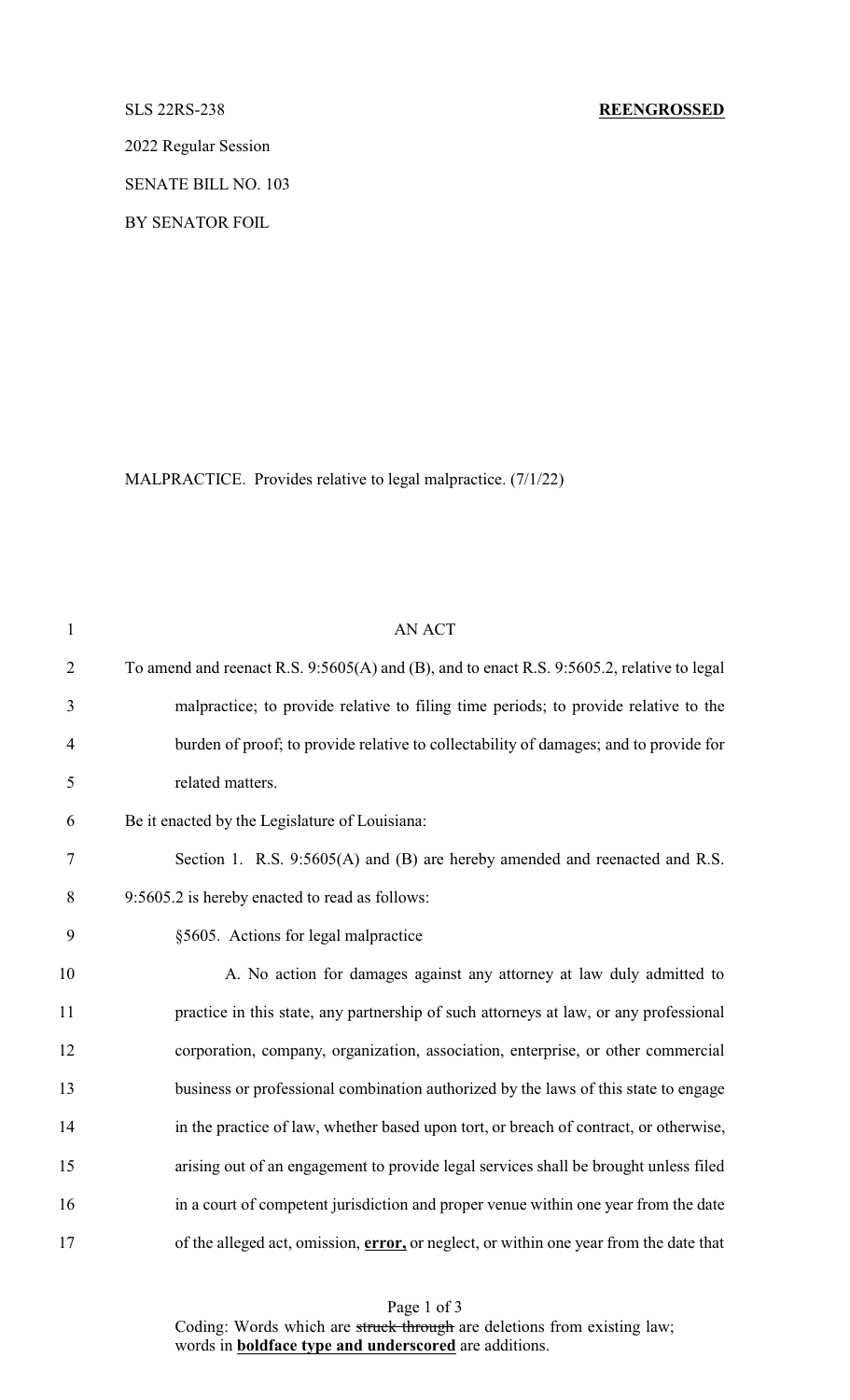the alleged act, omission, or neglect is discovered or should have been discovered; however, even as to actions filed within one year from the date of such discovery, in all events such actions shall be filed at the latest within three years from the date of the alleged act, omission**, error**, or neglect.

 B. The provisions of this Section are remedial and apply to all causes of action without regard to the date when the alleged act, omission, or neglect occurred. However, with respect to any alleged act, omission, **error,** or neglect occurring prior to September 7, 1990, actions must, in all events, be filed in a court of competent jurisdiction and proper venue on or before September 7, 1993, without regard to the date of discovery of the alleged act, omission, **error,** or neglect. The one-year and three-year periods of limitation provided in Subsection A of this Section are peremptive periods within the meaning of Civil Code Article 3458 and, in accordance with Civil Code Article 3461, may not be renounced, interrupted, or suspended.

\* \* \*

**§5605.2. Collectability rule**

 **In any action for damages by a client against an attorney, the client's recovery against the attorney shall be limited to the amount of damages which the attorney shows by a preponderance of the evidence would have been the maximum amount of damages that the client could have collected in the client's underlying action in which he was represented by the attorney.**

 Section 2. The provisions of this Act are intended to legislatively overrule the holding that collectability of damages against the tortfeaser in an underlying lawsuit is not an affirmative defense to a legal malpractice action, as held in the Louisiana Supreme Court decision, *Ewing v. Westport Ins. Co., 315 So.3d 175 (La. 2020)*.

Section 3. This Act shall become effective on July 1, 2022.